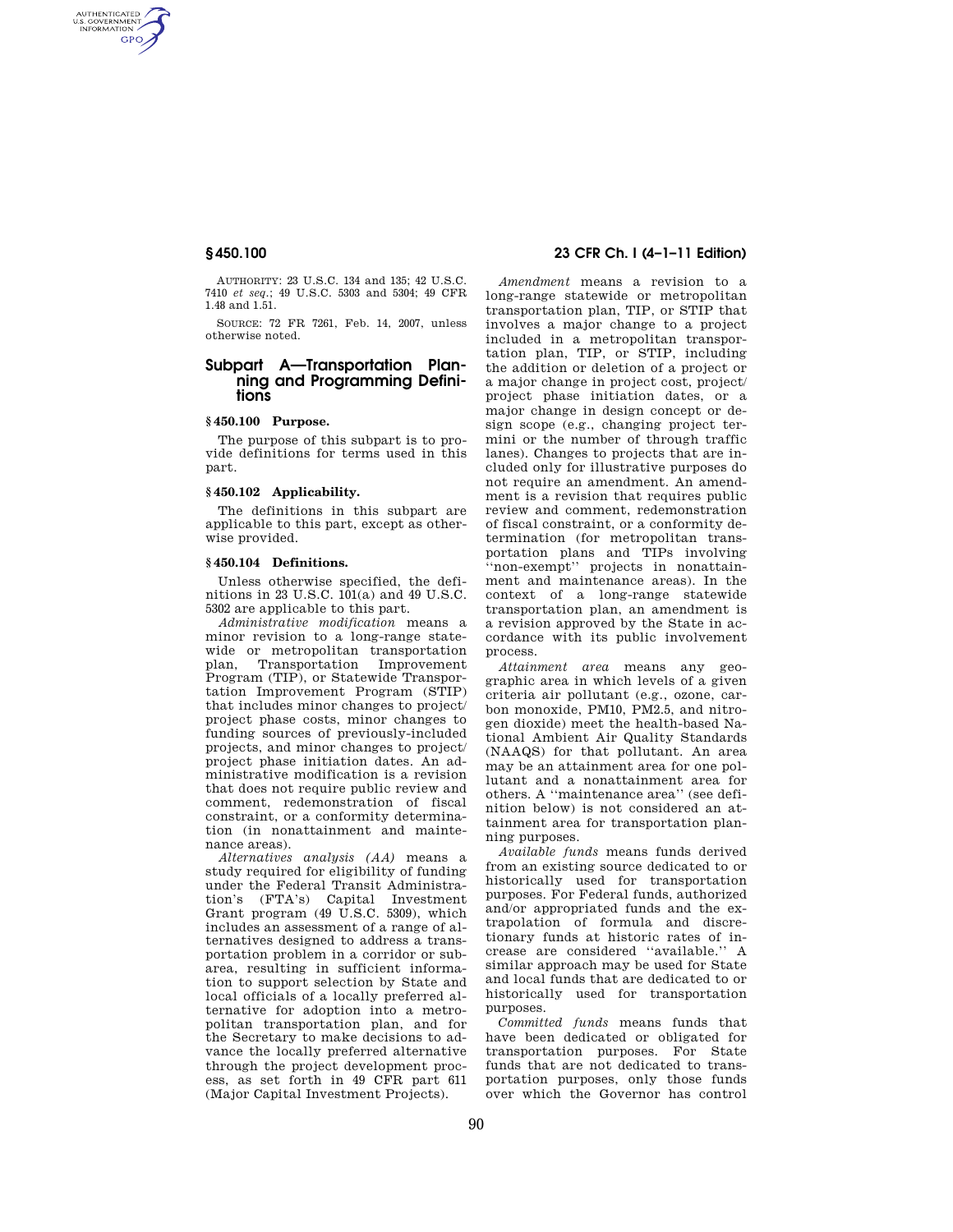## **Federal Highway Administration, DOT § 450.104**

may be considered ''committed.'' Approval of a TIP by the Governor is considered a commitment of those funds over which the Governor has control. For local or private sources of funds not dedicated to or historically used for transportation purposes (including donations of property), a commitment in writing (e.g., letter of intent) by the responsible official or body having control of the funds may be considered a commitment. For projects involving 49 U.S.C. 5309 funding, execution of a Full Funding Grant Agreement (or equivalent) or a Project Construction Grant Agreement with the USDOT shall be considered a multi-year commitment of Federal funds.

*Conformity* means a Clean Air Act (42 U.S.C. 7506(c)) requirement that ensures that Federal funding and approval are given to transportation plans, programs and projects that are consistent with the air quality goals established by a State Implementation Plan (SIP). Conformity, to the purpose of the SIP, means that transportation activities will not cause new air quality violations, worsen existing violations, or delay timely attainment of the NAAQS. The transportation conformity rule (40 CFR part 93) sets forth policy, criteria, and procedures for demonstrating and assuring conformity of transportation activities.

*Conformity lapse* means, pursuant to section 176(c) of the Clean Air Act (42 U.S.C. 7506(c)), as amended, that the conformity determination for a metropolitan transportation plan or TIP has expired and thus there is no currently conforming metropolitan transportation plan or TIP.

*Congestion management process* means a systematic approach required in transportation management areas (TMAs) that provides for effective management and operation, based on a cooperatively developed and implemented metropolitan-wide strategy, of new and existing transportation facilities eligible for funding under title 23 U.S.C., and title 49 U.S.C., through the use of operational management strategies.

*Consideration* means that one or more parties takes into account the opinions, action, and relevant information from other parties in making a decision or determining a course of action.

*Consultation* means that one or more parties confer with other identified parties in accordance with an established process and, prior to taking action(s), considers the views of the other parties and periodically informs them about action(s) taken. This definition does not apply to the ''consultation'' performed by the States and the MPOs in comparing the long-range statewide transportation plan and the metropolitan transportation plan, respectively, to State and Tribal conservation plans or maps or inventories of natural or historic resources (see §450.214(i) and  $§450.322(g)(1)$  and  $(g)(2)$ ).

*Cooperation* means that the parties involved in carrying out the transportation planning and programming processes work together to achieve a common goal or objective.

*Coordinated public transit-human services transportation plan* means a locally developed, coordinated transportation plan that identifies the transportation needs of individuals with disabilities, older adults, and people with low incomes, provides strategies for meeting those local needs, and prioritizes transportation services for funding and implementation.

*Coordination* means the cooperative development of plans, programs, and schedules among agencies and entities with legal standing and adjustment of such plans, programs, and schedules to achieve general consistency, as appropriate.

*Design concept* means the type of facility identified for a transportation improvement project (e.g., freeway, expressway, arterial highway, grade-separated highway, toll road, reserved right-of-way rail transit, mixed-traffic rail transit, or busway).

*Design scope* means the aspects that will affect the proposed facility's impact on the region, usually as they relate to vehicle or person carrying capacity and control (e.g., number of lanes or tracks to be constructed or added, length of project, signalization, safety features, access control including approximate number and location of interchanges, or preferential treatment for high-occupancy vehicles).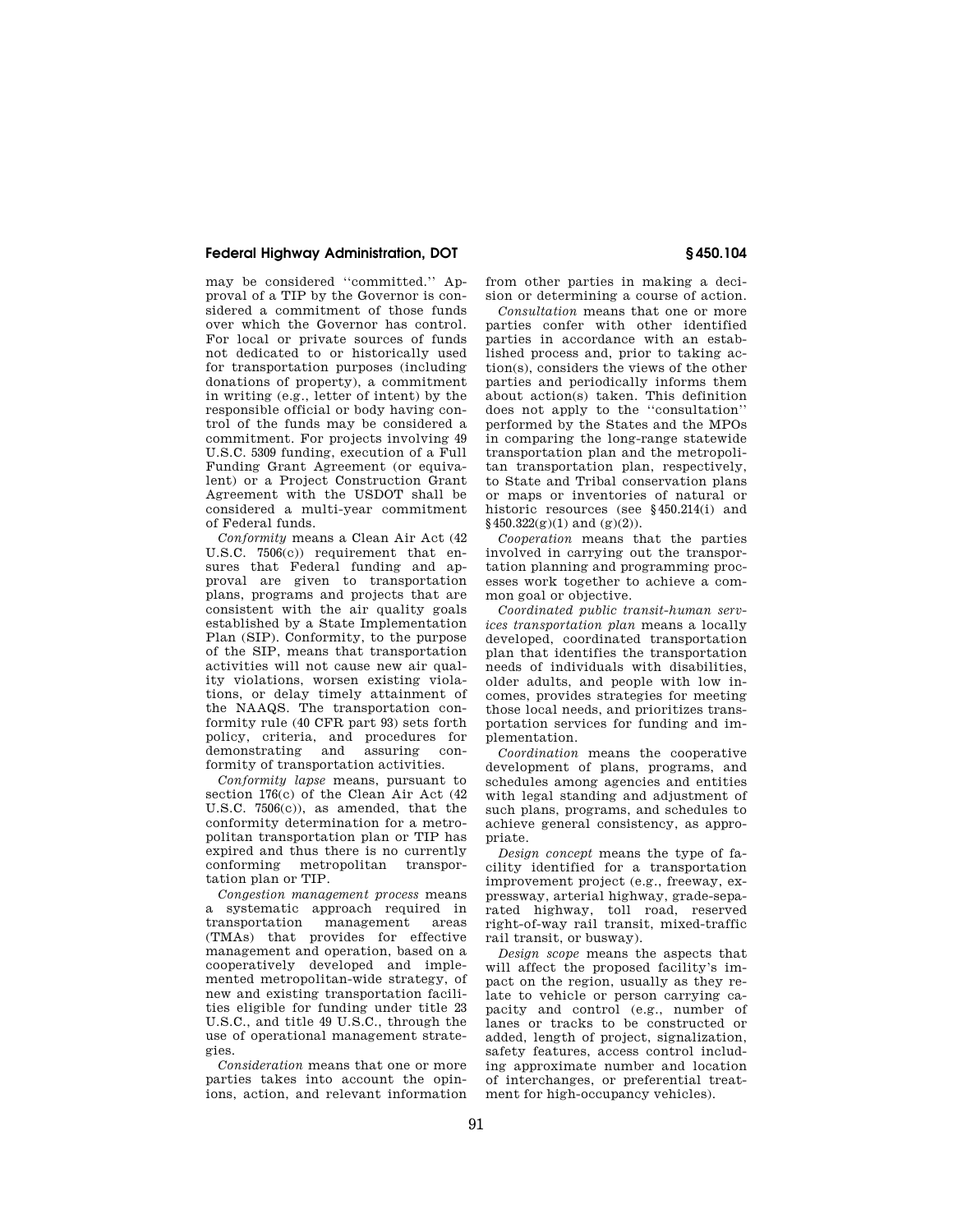*Designated recipient* means an entity designated, in accordance with the planning process under 49 U.S.C. 5303, 5304, and 5306, by the chief executive officer of a State, responsible local officials, and publicly-owned operators of public transportation, to receive and apportion amounts under 49 U.S.C. 5336 that are attributable to transportation management areas (TMAs) identified under 49 U.S.C. 5303, or a State regional authority if the authority is responsible under the laws of a State for a capital project and for financing and directly providing public transportation.

*Environmental mitigation activities*  means strategies, policies, programs, actions, and activities that, over time, will serve to avoid, minimize, or compensate for (by replacing or providing substitute resources) the impacts to or disruption of elements of the human and natural environment associated with the implementation of a longrange statewide transportation plan or metropolitan transportation plan. The human and natural environment includes, for example, neighborhoods and communities, homes and businesses, cultural resources, parks and recreation areas, wetlands and water sources, forested and other natural areas, agricultural areas, endangered and threatened species, and the ambient air. The environmental mitigation strategies and activities are intended to be regional in scope, and may not necessarily address potential project-

level impacts. *Federal land management agency*  means units of the Federal Government currently responsible for the administration of public lands (e.g., U.S. Forest Service, U.S. Fish and Wildlife Service, Bureau of Land Management, and the National Park Service).

*Federally funded non-emergency transportation services* means transportation services provided to the general public, including those with special transport needs, by public transit, private nonprofit service providers, and private third-party contractors to public agencies.

*Financial plan* means documentation required to be included with a metropolitan transportation plan and TIP (and optional for the long-range state-

**§ 450.104 23 CFR Ch. I (4–1–11 Edition)** 

wide transportation plan and STIP) that demonstrates the consistency between reasonably available and projected sources of Federal, State, local, and private revenues and the costs of implementing proposed transportation system improvements.

*Financially constrained or Fiscal constraint* means that the metropolitan transportation plan, TIP, and STIP includes sufficient financial information for demonstrating that projects in the metropolitan transportation plan, TIP, and STIP can be implemented using committed, available, or reasonably available revenue sources, with reasonable assurance that the federally supported transportation system is being adequately operated and maintained. For the TIP and the STIP, financial constraint/fiscal constraint applies to each program year. Additionally, projects in air quality nonattainment and maintenance areas can be included in the first two years of the TIP and STIP only if funds are ''available'' or ''committed.''

*Freight shippers* means any business that routinely transports its products from one location to another by providers of freight transportation services or by its own vehicle fleet.

*Full funding grant agreement* means an instrument that defines the scope of a project, the Federal financial contribution, and other terms and conditions for funding New Starts projects as required by 49 U.S.C. 5309(d)(1).

*Governor* means the Governor of any of the 50 States or the Commonwealth of Puerto Rico or the Mayor of the District of Columbia.

*Illustrative project* means an additional transportation project that may (but is not required to) be included in a financial plan for a metropolitan transportation plan, TIP, or STIP if reasonable additional resources were to become available.

*Indian Tribal government* means a duly formed governing body for an Indian or Alaska Native tribe, band, nation, pueblo, village, or community that the Secretary of the Interior acknowledges to exist as an Indian Tribe pursuant to the Federally Recognized Indian Tribe List Act of 1994, Public Law 103–454.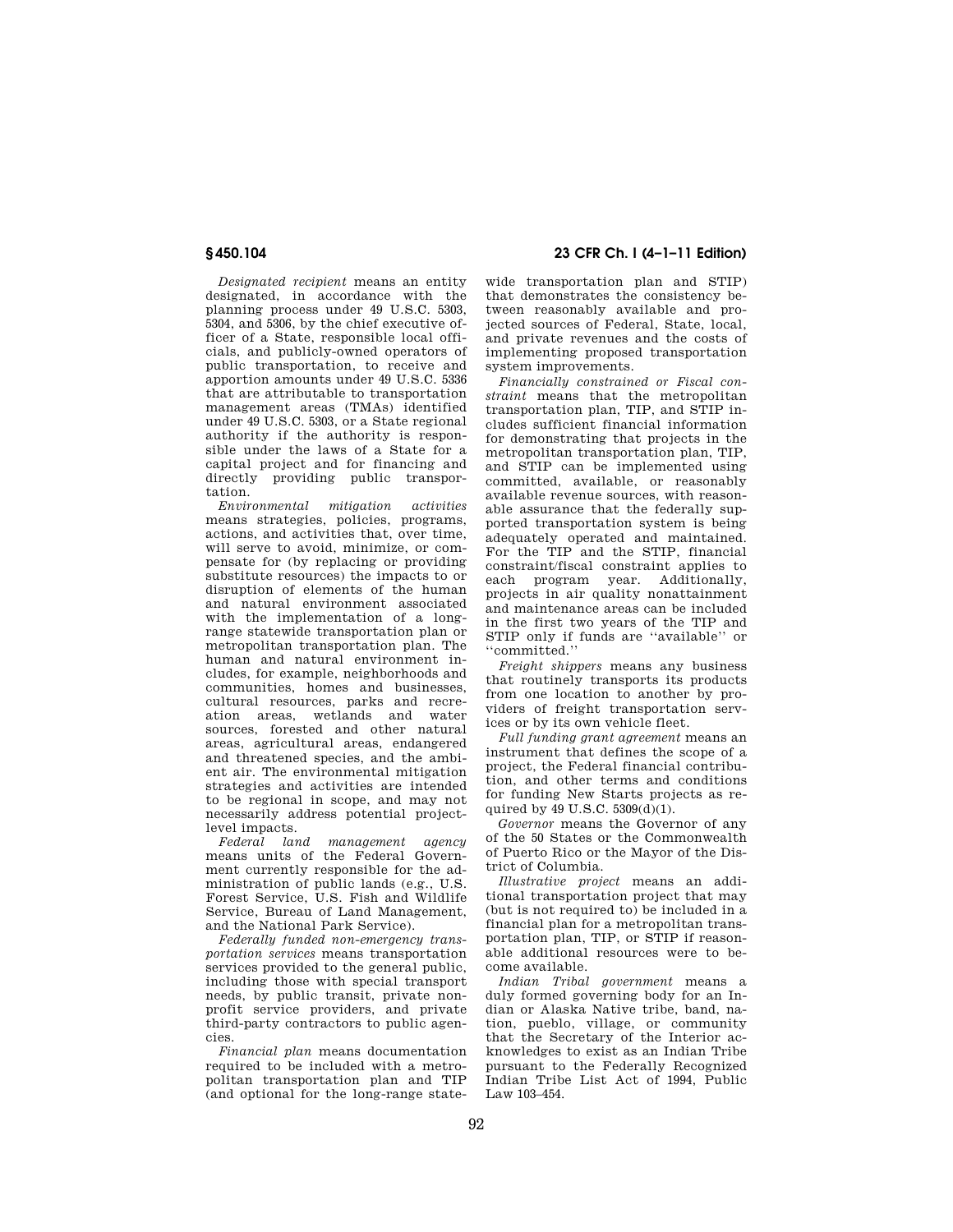## **Federal Highway Administration, DOT § 450.104**

*Intelligent transportation system (ITS)*  means electronics, photonics, communications, or information processing used singly or in combination to improve the efficiency or safety of a surface transportation system.

*Interim metropolitan transportation plan* means a transportation plan composed of projects eligible to proceed under a conformity lapse and otherwise meeting all other applicable provisions of this part, including approval by the MPO.

*Interim transportation improvement program (TIP)* means a TIP composed of projects eligible to proceed under a conformity lapse and otherwise meeting all other applicable provisions of this part, including approval by the MPO and the Governor.

*Long-range statewide transportation plan* means the official, statewide, multimodal, transportation plan covering a period of no less than 20 years developed through the statewide transportation planning process.

*Maintenance area* means any geographic region of the United States that the EPA previously designated as a nonattainment area for one or more pollutants pursuant to the Clean Air Act Amendments of 1990, and subsequently redesignated as an attainment area subject to the requirement to develop a maintenance plan under section 175A of the Clean Air Act, as amended.

*Management system* means a systematic process, designed to assist decisionmakers in selecting cost effective strategies/actions to improve the efficiency or safety of, and protect the investment in the nation's infrastructure. A management system can include: Identification of performance measures; data collection and analysis; determination of needs; evaluation and selection of appropriate strategies/actions to address the needs; and evaluation of the effectiveness of the implemented strategies/actions.

*Metropolitan planning* area (MPA) means the geographic area determined by agreement between the metropolitan planning organization (MPO) for the area and the Governor, in which the metropolitan transportation planning process is carried out.

*Metropolitan planning organization (MPO)* means the policy board of an organization created and designated to carry out the metropolitan transportation planning process.

*Metropolitan transportation plan*  means the official multimodal transportation plan addressing no less than a 20-year planning horizon that is developed, adopted, and updated by the MPO through the metropolitan transportation planning process.

*National ambient air quality standard (NAAQS)* means those standards established pursuant to section 109 of the Clean Air Act.

*Nonattainment area* means any geographic region of the United States that has been designated by the EPA as a nonattainment area under section 107 of the Clean Air Act for any pollutants for which an NAAQS exists.

*Non-metropolitan area* means a geographic area outside a designated metropolitan planning area.

*Non-metropolitan local officials* means elected and appointed officials of general purpose local government in a non-metropolitan area with responsibility for transportation.

*Obligated projects* means strategies and projects funded under title 23 U.S.C. and title 49 U.S.C. Chapter 53 for which the supporting Federal funds were authorized and committed by the State or designated recipient in the preceding program year, and authorized by the FHWA or awarded as a grant by the FTA.

*Operational and management strategies*  means actions and strategies aimed at improving the performance of existing and planned transportation facilities to relieve congestion and maximizing the safety and mobility of people and goods.

*Project construction grant agreement*  means an instrument that defines the scope of a project, the Federal financial contribution, and other terms and conditions for funding Small Starts projects as required by 49 U.S.C. 5309(e)(7).

*Project selection* means the procedures followed by MPOs, States, and public transportation operators to advance projects from the first four years of an approved TIP and/or STIP to implementation, in accordance with agreed upon procedures.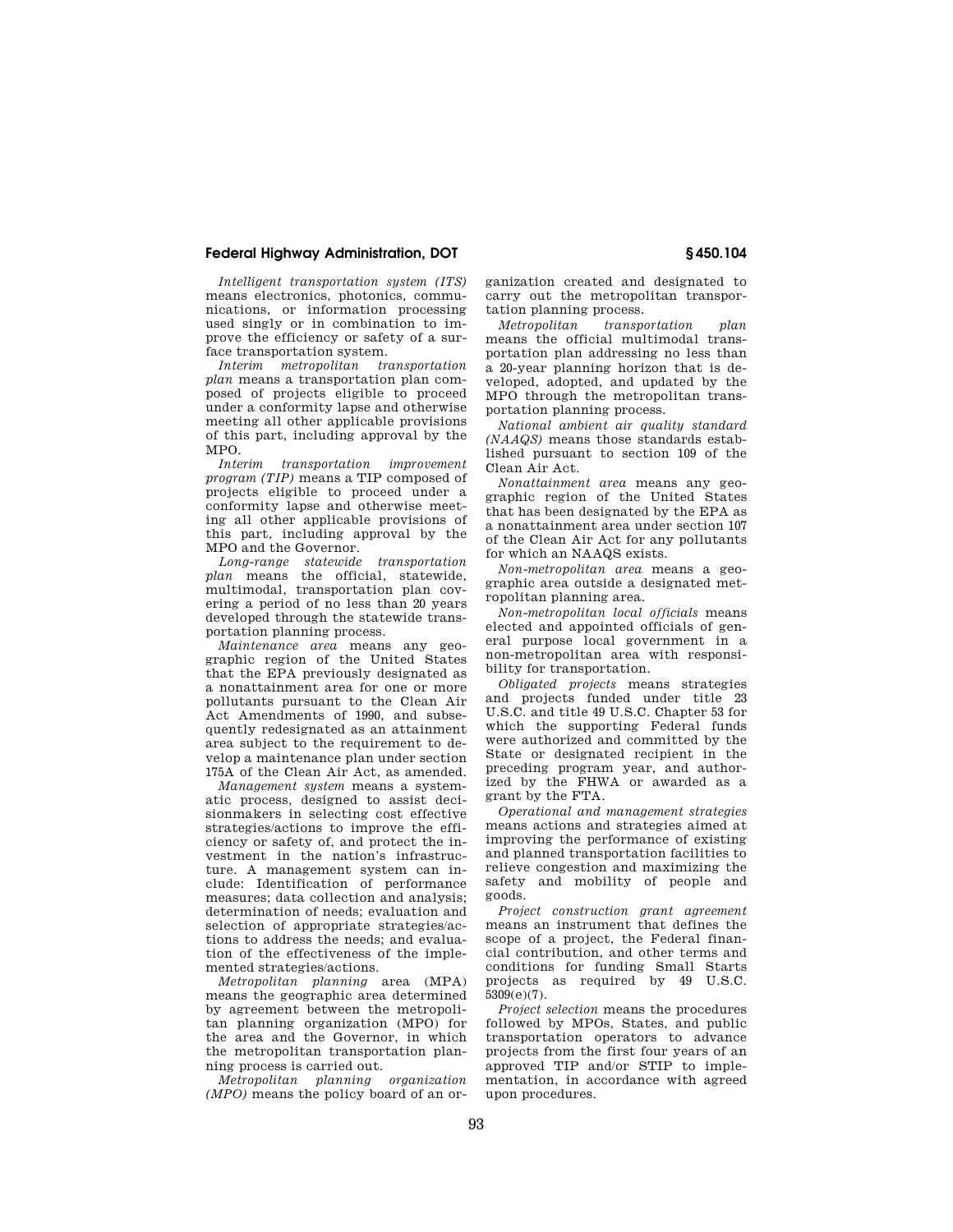*Provider of freight transportation services* means any entity that transports or otherwise facilitates the movement of goods from one location to another for others or for itself.

*Public transportation operator* means the public entity which participates in the continuing, cooperative, and comprehensive transportation planning process in accordance with 23 U.S.C. 134 and 135 and 49 U.S.C. 5303 and 5304, and is the designated recipient of Federal funds under title 49 U.S.C. Chapter 53 for transportation by a conveyance that provides regular and continuing general or special transportation to the public, but does not include school bus, charter, or intercity bus transportation or intercity passenger rail tation or intercity transportation provided by Amtrak.

*Regional ITS architecture* means a regional framework for ensuring institutional agreement and technical integration for the implementation of ITS projects or groups of projects.

*Regionally significant project* means a transportation project (other than projects that may be grouped in the TIP and/or STIP or exempt projects as defined in EPA's transportation conformity regulation (40 CFR part 93)) that is on a facility which serves regional transportation needs (such as access to and from the area outside the region; major activity centers in the region; major planned developments such as new retail malls, sports complexes, or employment centers; or transportation terminals) and would normally be included in the modeling of the metropolitan area's transportation network. At a minimum, this includes all principal arterial highways and all fixed guideway transit facilities that offer a significant alternative to regional highway travel.

*Revision* means a change to a longrange statewide or metropolitan transportation plan, TIP, or STIP that occurs between scheduled periodic updates. A major revision is an ''amendment,'' while a minor revision is an ''administrative modification.''

*State* means any one of the fifty States, the District of Columbia, or Puerto Rico.

*State implementation plan (SIP)* means, as defined in section 302(q) of the Clean Air Act (CAA), the portion (or por-

**§ 450.104 23 CFR Ch. I (4–1–11 Edition)** 

tions) of the implementation plan, or most recent revision thereof, which has been approved under section 110 of the CAA, or promulgated under section 110(c) of the CAA, or promulgated or approved pursuant to regulations promulgated under section 301(d) of the CAA and which implements the relevant requirements of the CAA.

*Statewide transportation improvement program (STIP)* means a statewide prioritized listing/program of transportation projects covering a period of four years that is consistent with the long-range statewide transportation plan, metropolitan transportation plans, and TIPs, and required for projects to be eligible for funding under title 23 U.S.C. and title 49 U.S.C. Chapter 53.

*Strategic highway safety plan* means a plan developed by the State DOT in accordance with the requirements of 23 U.S.C. 148(a)(6).

*Transportation control measure (TCM)*  means any measure that is specifically identified and committed to in the applicable SIP that is either one of the types listed in section 108 of the Clean Air Act or any other measure for the purpose of reducing emissions or concentrations of air pollutants from transportation sources by reducing vehicle use or changing traffic flow or congestion conditions. Notwithstanding the above, vehicle technology-based, fuel-based, and maintenance-based measures that control the emissions from vehicles under fixed traffic conditions are not TCMs.

*Transportation improvement program (TIP)* means a prioritized listing/program of transportation projects covering a period of four years that is developed and formally adopted by an MPO as part of the metropolitan transportation planning process, consistent with the metropolitan transportation plan, and required for projects to be eligible for funding under title 23 U.S.C. and title 49 U.S.C. Chapter 53.

*Transportation management area (TMA)* means an urbanized area with a population over 200,000, as defined by the Bureau of the Census and designated by the Secretary of Transportation, or any additional area where TMA designation is requested by the